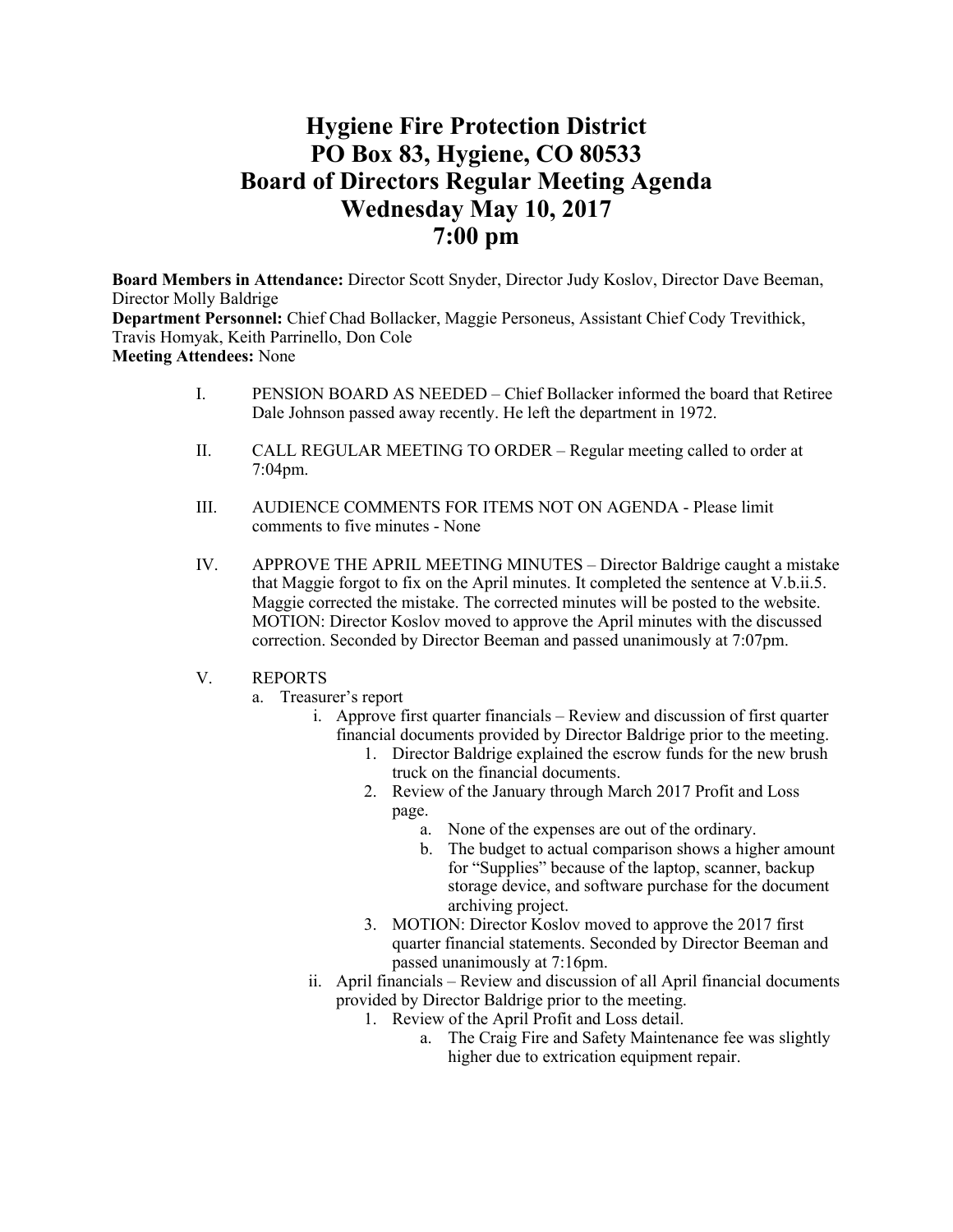- b. Director Baldrige asked that the Chief and Assistant Chief send her a picture of receipts when purchases are made using department debit/credit cards.
	- i. Receipts are needed in a timely manner to reconcile accounts.
- 2. Review of 2017 Annual Budget to 2017 YTD Actual.
	- a. The cost of equipment is slightly high but Chief Bollacker confirmed that the items purchased have all been budgeted for.
- 3. Review of the Balance Sheet
	- a. There will be approximately \$100,000 spent on two trucks to be purchased.
- 4. Director Baldrige suggested that the department hire the services of a bookkeeper or bookkeeping firm to assist with payroll and bill payments. With the addition of a number of payroll personnel through the shift incentive program, increased revenues and bills, the demands are becoming too timeconsuming for a volunteer Board member to carry out alone. This will also help with continuity of financial and payroll activities and reporting, as Board members change. The Board Treasurer will continue to oversee the bookkeeper and check all financial activities, reconciliations and reporting.
	- a. She asked the board for suggestions of bookkeepers or bookkeeping firms to interview.
	- b. Director Beeman agrees with the idea of hiring a bookkeeper to take over some of these duties. He asked how to move forward.
	- c. Director Baldrige would like to speak with a couple of firms to see what costs may be.
	- d. Chief Bollacker reminded the board that the budget contains a contingency fund to cover costs such as this.
- b. Secretary's report
	- i. Upcoming deadlines Director Koslov read the upcoming deadlines. Start planning for this year's Christmas party and plan the steak dinner. Steak Dinner planning discussed further during New Business section.
	- ii. Maggie updated the board on the Box.com accounts and status of the archive and retention project.
		- 1. The board members without box.com accounts using their hygienefire.org email accounts will need to create free accounts that Maggie can add to the folders that she has created.
		- 2. As long as Maggie is listed as a co-owner or editor to the existing folders, she can move and reorganize individual files into the new folder structure.
		- 3. Maggie will reach out to each board member when/if she needs their assistance.
	- iii. Call Data Review of Director Koslov's updated tables. These reports include April call data.
		- 1. Response Time The EMS  $80<sup>th</sup>$  percentile goals were met in April.
		- 2. Number of Responders We had been meeting the  $80<sup>th</sup>$ percentile goal of 2 responders for EMS calls since June 2016 but did not meet this goal in April 2017. The Non-EMS  $80<sup>th</sup>$ percentile goal of 6 responders has not been met yet.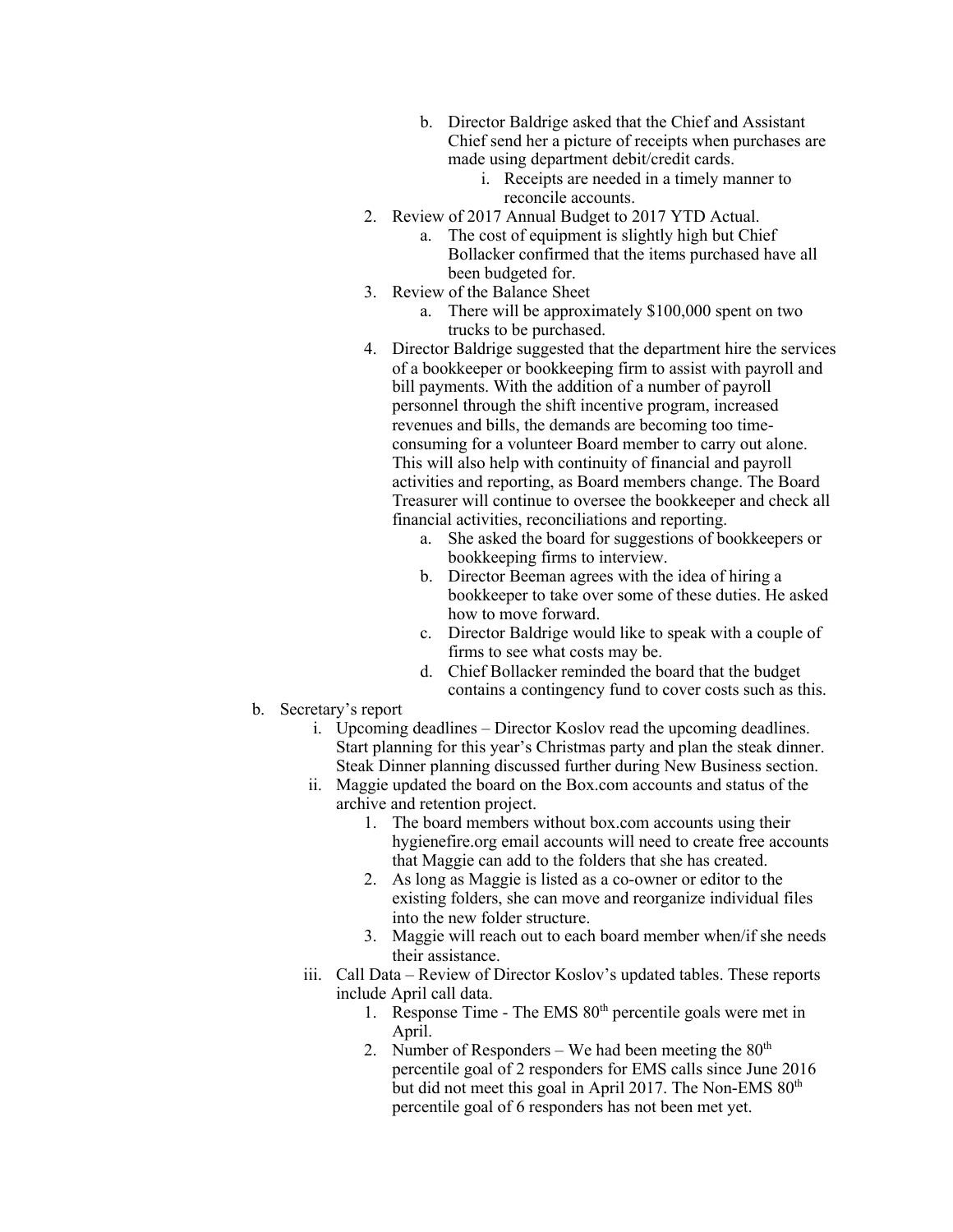- 3. Day versus Night Most calls were during the day cumulatively from June 2016 to April. No clear pattern of which day of the week is busiest.
- 4. Shift Count Shift coverage was highest on Fridays during the day in April. The weekend coverage is still light but there is more consistent coverage Monday-Friday.
	- a. Director Snyder asked that a total number of covered shifts would be helpful to see. Director Koslov will add this to next month's table.
- 5. Minutes from Home to Station These times are similar to previous months. No change in trend.
- 6. Minutes from Station to Scene The time went down in April. Most calls were either four or seven minutes away from the station.
- 7. Counts of ALS calls, BLS calls, ALS calls with EMTs and/or Paramedic Responding – In April 2 calls required ALS and 3 calls required BLS. Director Koslov suggested that the call data reflect what kind of equipment was used on ALS and BLS calls. Chief Bollacker reported the specific types of ALS and BLS conditions for these calls. This information could be used to help determine what ALS and BLS equipment is needed.
- 8. Director Baldrige thanked Director Koslov and Chief Bollacker for collecting and organizing this data.
- 9. Director Koslov asked the board if all of this information is helpful. At this time the consensus is that all tables are helpful for planning purposes.
- 10. Director Baldrige asked if the majority of motor vehicle accident calls involve people who do not reside within the HFPD.
	- a. Chief Bollacker explained that this is a possibility.
		- i. He explained that some other districts record this data and bill insurance companies for services provided to non-residents.
		- ii. Director Snyder explained that he has heard of negative outcomes for departments that bill nonresidents for services.
		- iii. Chief Bollacker explained that any HazMat accidents can be billed directly to the carrier company.
	- b. Director Beeman asked if there was any data collected about alcohol caused accidents. As of now, that data is not being collected.
	- c. Director Snyder suggested that at the end of the year, a table be made showing where our calls have taken place.
- c. Chiefs Report
	- i. Ambulance Update
		- 1. No updates at this time with current AMR response plan.
		- 2. AMR ambulance stationed at Boulder Rural station has been eliminated as of May 1st.
		- 3. Chief Bollacker is collecting data on ALS and BLS EMS calls to see what additional equipment can and should be purchased to provide care until an ambulance reaches each call.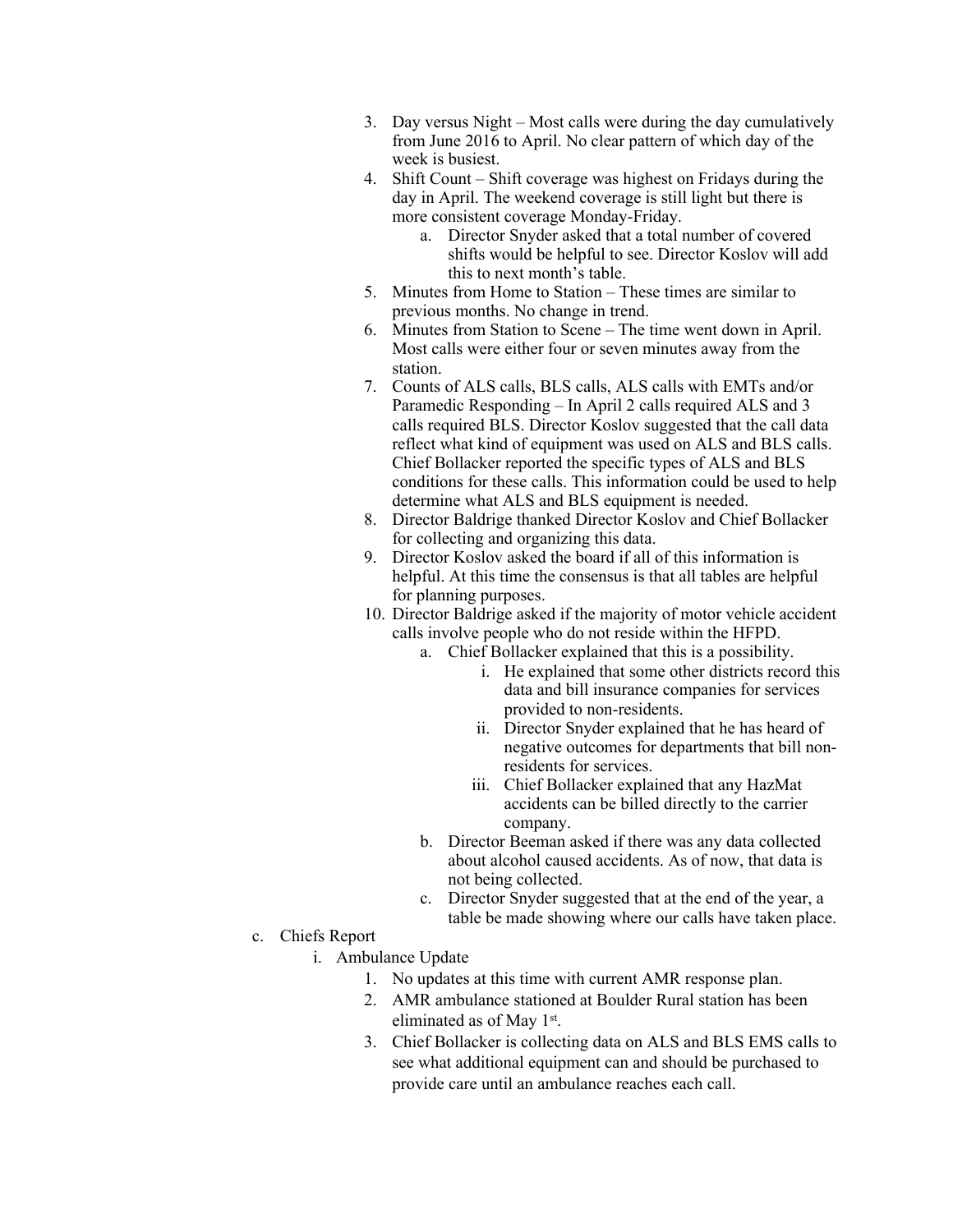- a. Assistant Chief Trevithick explained some of the details from an EMT's perspective. He believes that the faster a person can be treated at a hospital, the better.
- b. Chief Bollacker added that additional training will be needed with additional equipment.
- 4. Director Snyder expressed that during this next year the ambulance system will likely change in Boulder County.
- 5. Chief Bollacker discussed that Lyons Fire has an ambulance that could possibly transport HFPD patients too if an arrangement can be made between the departments.
- ii. Auto/Mutual Aid Update Chief Bollacker is still working on the remaining agreements.
- iii. Shift Staffing Things are running smoothly and there is more consistent coverage during the work week. Most shifts are covered overnight.
	- 1. Director Koslov asked if there is any incentive to get people to cover weekend shifts. Chief Bollacker doesn't want to increase the payment amount because it could push those volunteers above the monetary limit for FPPA.
	- 2. Director Baldrige asked if the volunteers are assisting Chief Bollacker with any of his duties. Chief Bollacker said that he has gotten mostly administrative support from volunteers covering shifts.
	- 3. Director Snyder asked if there have been any recent calls that no one responded to. Chief Bollacker confirmed that there have been no unanswered calls.
	- 4. Director Snyder also asked if Chief Bollacker believes that some volunteers aren't responding because they assume that someone covering a shift will respond instead. Chief Bollacker doesn't believe that this is happening.
- iv. Laptop/Scanner for Maggie They arrived today and Director Beeman will take them home and set them up later this week.
- v. Statement of Purpose Chief Bollacker created this document and sent it to the board for their feedback.
	- 1. Review of document.
	- 2. Director Koslov responded with some suggestions. She identified services that we are empowered to provide versus services that we have listed. There are discrepancies between different sections of the language provided by the attorney.
	- 3. Director Snyder identified errors that address the district as the Town of Hygiene. Hygiene is not a town but a part of unincorporated Boulder County.
	- 4. Chief Bollacker will update the Statement of Purpose with board feedback.
- vi. Job Description for Maggie Chief Bollacker compiled a description and will send it to the board and Maggie for their review.
- vii. There were 19 total calls in April.
- viii. Apparatus Updates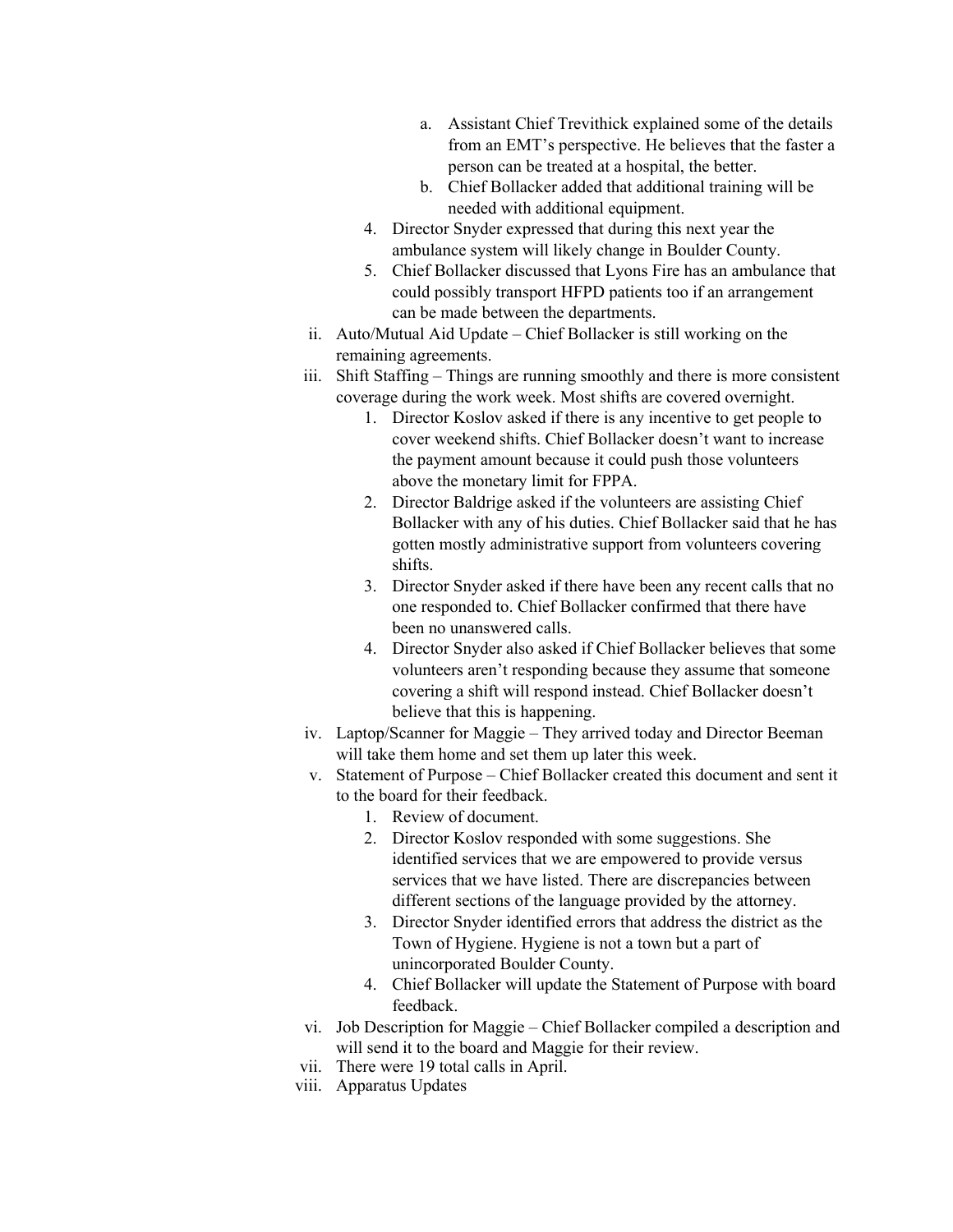- 1. New Brush truck, Update: The truck is in progress a little behind schedule. Chief Bollacker and Keith will be flying out the first week of June to perform the 75% inspection. Truck will be sent to the paint shop after inspection.
- 2. New QRV and Command update, Command vehicle is scheduled for delivery to Greeley on 5/18. It will then go to their vendor for the bed. QRV has not been started on assembly line. Date is TBD.
- 3. 2803 will go out of service for approximately 2 weeks, leaving the station on Friday, May 19<sup>th</sup> for repairs.
- ix. Station Updates
	- 1. Exterior of Station cleaning still underway. Memorial headstone will be moved over by flag pole, and plans for grass being installed in the area around flag pole.
	- 2. New electrical shore lines installed for trucks.
	- 3. Ran piping in apparatus bay to install two air reels connected to air compressor.
	- 4. New Lighting replaced old lights on west side of apparatus bay
- x. Recruitment/Hiring Process
	- 1. We currently have 7 in the hiring process.
- xi. Marijuana Grow Facility Update No new updates.
- xii. Public Relations
	- 1. Took part in another reading day at Hygiene Elementary reading books to students.
- xiii. Training
	- 1. Over the Month of April and May there will be multiple wildland trainings in several different aspects of wildland firefighting.
	- 2. We currently have two firefighters that are taking some Department Officer development training, working towards becoming Lieutenants.
	- 3. Date is to be determined, but in planning stages of setting up Active Shooter training response at Hygiene Elementary as well as schools in Lyons. Joint training between Boulder County Sheriffs, Hygiene, Lyons, and School District.
	- 4. Swift water Rescue Training taking place in June
- xiv. New Developments/Houses/Businesses
	- 1. No new plans
	- 2. Waiting on completion of a couple residential homes to schedule inspections.
- xv. Miscellaneous
	- 1. Chief will be out of State Sunday, July 9th-Sunday July 16<sup>th</sup>
	- 2. Will be ordering testing equipment in April to allow us to perform flow tests on Fire Hydrants within the District
	- 3. Hydrants in District are being numbered for our tracking records
	- 4. Currently waiting on word for a grant through Department of Homeland Security for Ballistic PPE for Firefighters.
	- 5. Currently waiting on word for a grant through Walmart for 100 Smoke Detector/CO2 Detectors to hand out for Pub Ed for Hygiene Residents.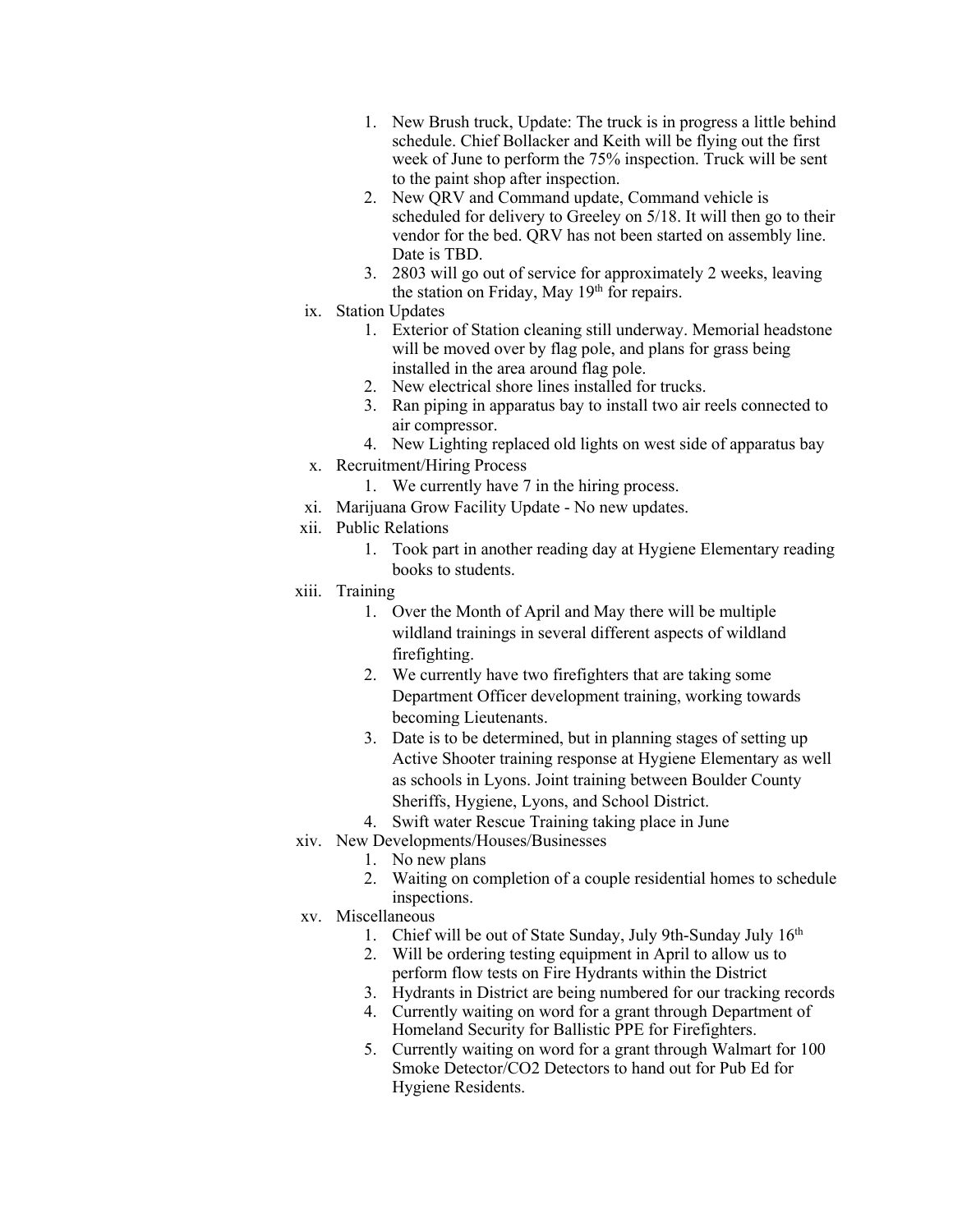- 6. Received 10 Smoke Detectors from a grant from Kiddie Smoke Detectors. Approximate value \$300
- VI. OLD BUSINESS
	- a. Goals
		- i. Board Bylaws and SOPs: Molly No Update
		- ii. Establish Level of Service for HFPD Medical Response: Scott No Update
		- iii. Establish Level of Service for Medical Transport Service: Scott No Update
		- iv. Get record keeping system set up filing, organization, preservation, accessibility of docs: Judy/Maggie – Director Koslov and Maggie updated the board during the Secretary's Report.
		- v. Strategic Plan: Steve Chief Bollacker has worked with Steve on this.
		- vi. Review Statement of Purpose: Chief Chief Bollacker updated the board during the Chief's Report.
		- vii. Verify all employees have proper tax withholding: Molly; Insurance; Dave; Job Descriptions: Chief – Director Beeman has reached out to the Insurance agency to add Maggie under coverage. Chief Bollacker is working on a Job Description for Maggie's position.
- VII. NEW BUSINESS
	- a. Steak Dinner Director Snyder recommends that the board organize and hold this dinner in appreciation of the firefighters. Chief Bollacker will work with the board as well to organize this.
- VIII. ADJOURNMENT MOTION: Director Baldrige moved to adjourn. Seconded by Director Koslov and passed unanimously at 9:05pm.

## **Motion/Resolution Summary:**

- MOTION: Director Koslov moved to approve the April minutes with the discussed correction. Seconded by Director Beeman and passed unanimously at 7:07pm.
- MOTION: Director Koslov moved to approve the 2017 first quarter financial statements. Seconded by Director Beeman and passed unanimously at 7:16pm.
- MOTION: Director Baldrige moved to adjourn. Seconded by Director Koslov and passed unanimously at 9:05pm.